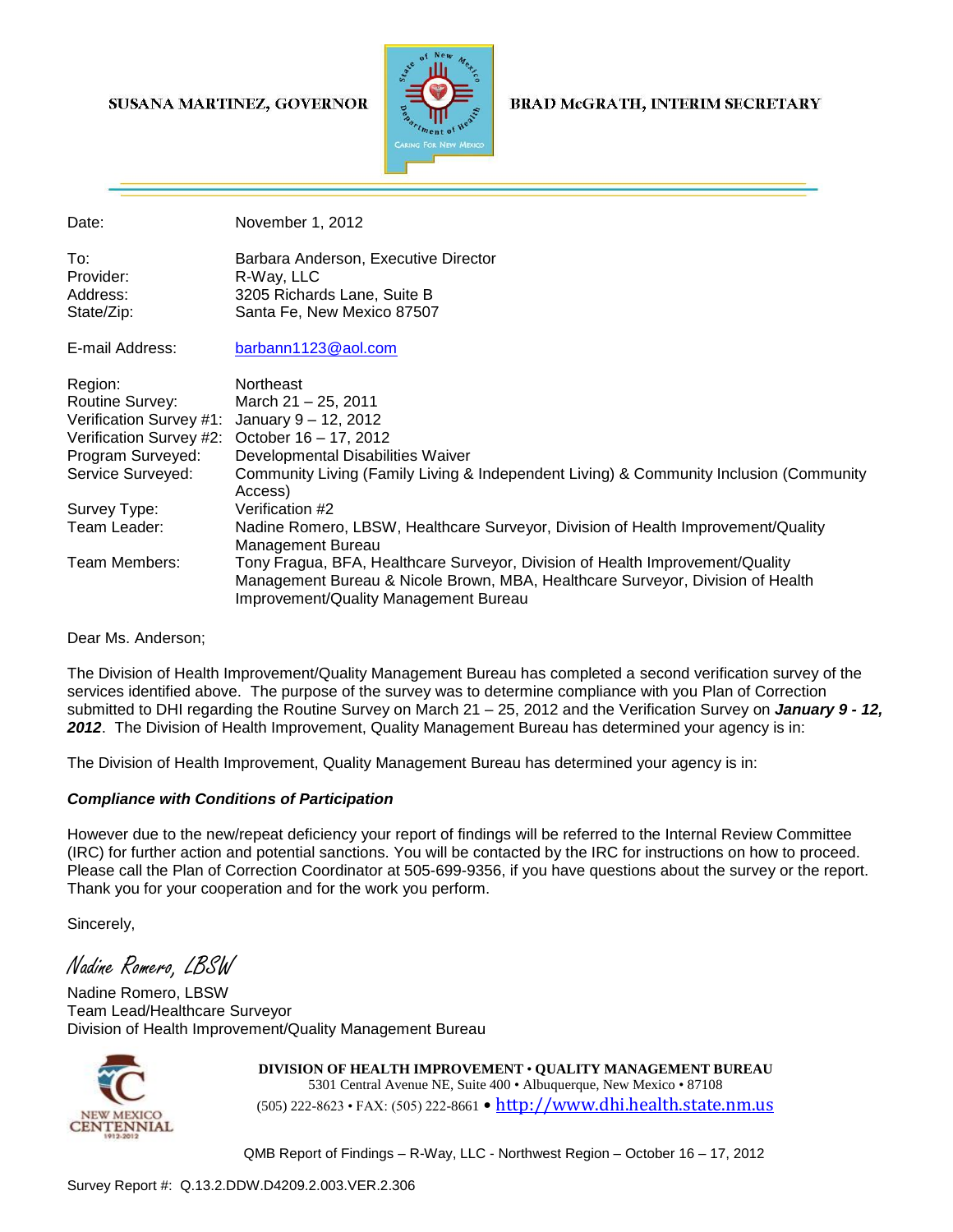| <b>Survey Process Employed:</b>                   |                                                                                                       |                                                                                                                                                                                       |
|---------------------------------------------------|-------------------------------------------------------------------------------------------------------|---------------------------------------------------------------------------------------------------------------------------------------------------------------------------------------|
| <b>Entrance Conference Date:</b>                  | October 16, 2012                                                                                      |                                                                                                                                                                                       |
| Present:                                          | $R - Way$ , LLC                                                                                       | Barbara Anderson, Executive Director<br>Myra Trujillo, Office Manager<br>Merlinda Romero, Service Coordinator                                                                         |
|                                                   | <b>DOH/DHI/QMB</b>                                                                                    | Nadine Romero, LBSW, Team Lead/Healthcare Surveyor<br>Tony Fragua, BFA Healthcare Surveyor<br>Nicole Brown, MBA, Healthcare Surveyor                                                  |
| <b>Exit Conference Date:</b>                      | October 17, 2012                                                                                      |                                                                                                                                                                                       |
| Present:                                          | $R - Way$ , LLC<br>Eloy Montoya, Nurse                                                                | Barbara Anderson, Executive Director<br>John Acuna, Service Coordinator<br>Angela Medina, Office Manager<br>Leslie Chacon, Operations Manager<br>Brenda Solozano, Service Coordinator |
|                                                   | <b>DOH/DHI/QMB</b>                                                                                    | Nadine Romero, LBSW, Team Lead/Healthcare Surveyor<br>Tony Fragua, BFA, Healthcare Surveyor<br>Nicole Brown, MBA, Healthcare Surveyor                                                 |
| <b>Total Homes Visited</b>                        | Number:                                                                                               | 5                                                                                                                                                                                     |
| <b>Family Homes Visited</b><br>$\bullet$          | Number:                                                                                               | 5                                                                                                                                                                                     |
| <b>Administrative Locations Visited</b>           | Number:<br>Mexico 87701)                                                                              | 2 – (3205 Richards Lane, Suite B Santa Fe, New<br>Mexico 87507& 312 Dee Bibs Industrial Road Las Vegas, New                                                                           |
| <b>Total Sample Size</b>                          | Number:                                                                                               | 14<br>1 - Jackson Class Members<br>13 - Non-Jackson Class Members<br>13 - Family Living<br>1 - Independent Living<br>4 - Community Access                                             |
| Records Reviewed (Persons Served)                 | Number:                                                                                               | 14                                                                                                                                                                                    |
| Direct Service Professionals Interviewed          | Number:                                                                                               | 12                                                                                                                                                                                    |
| <b>Direct Service Professionals Record Review</b> | Number:                                                                                               | 71                                                                                                                                                                                    |
| <b>Service Coordinator Record Review</b>          | Number:                                                                                               | 4                                                                                                                                                                                     |
| <b>Administrative Files Reviewed</b>              | <b>Billing Records</b><br><b>Medical Records</b><br><b>Personnel Files</b><br><b>Training Records</b> | <b>Incident Management Records</b><br>Agency Policy and Procedure                                                                                                                     |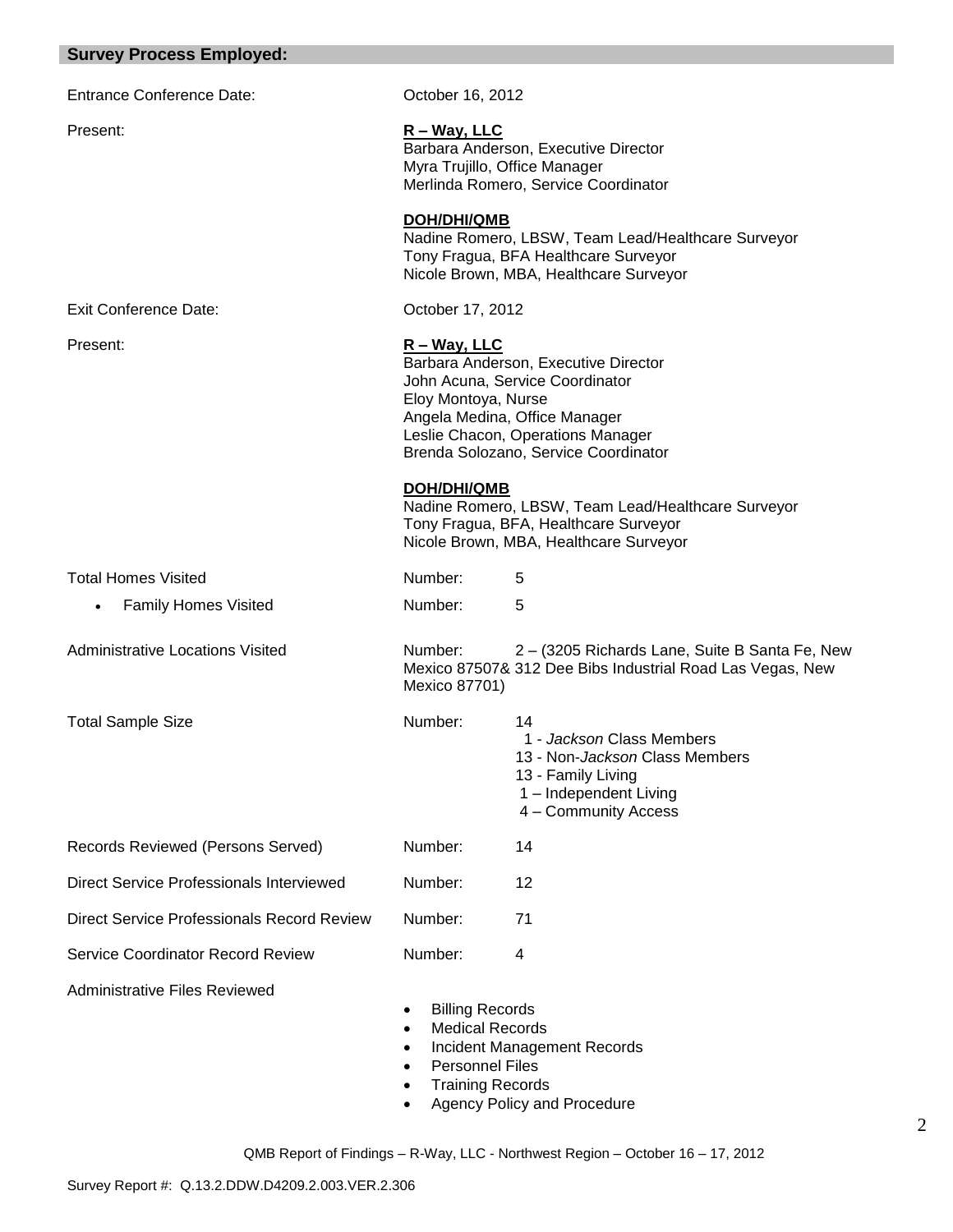- Caregiver Criminal History Screening Records
- **•** Employee Abuse Registry
- Human Rights Notes and/or Meeting Minutes
- **•** Evacuation Drills
- Quality Assurance / Improvement Plan
- CC: Distribution List: DOH Division of Health Improvement
	- DOH Developmental Disabilities Supports Division
	- DOH Office of Internal Audit
	- HSD Medical Assistance Division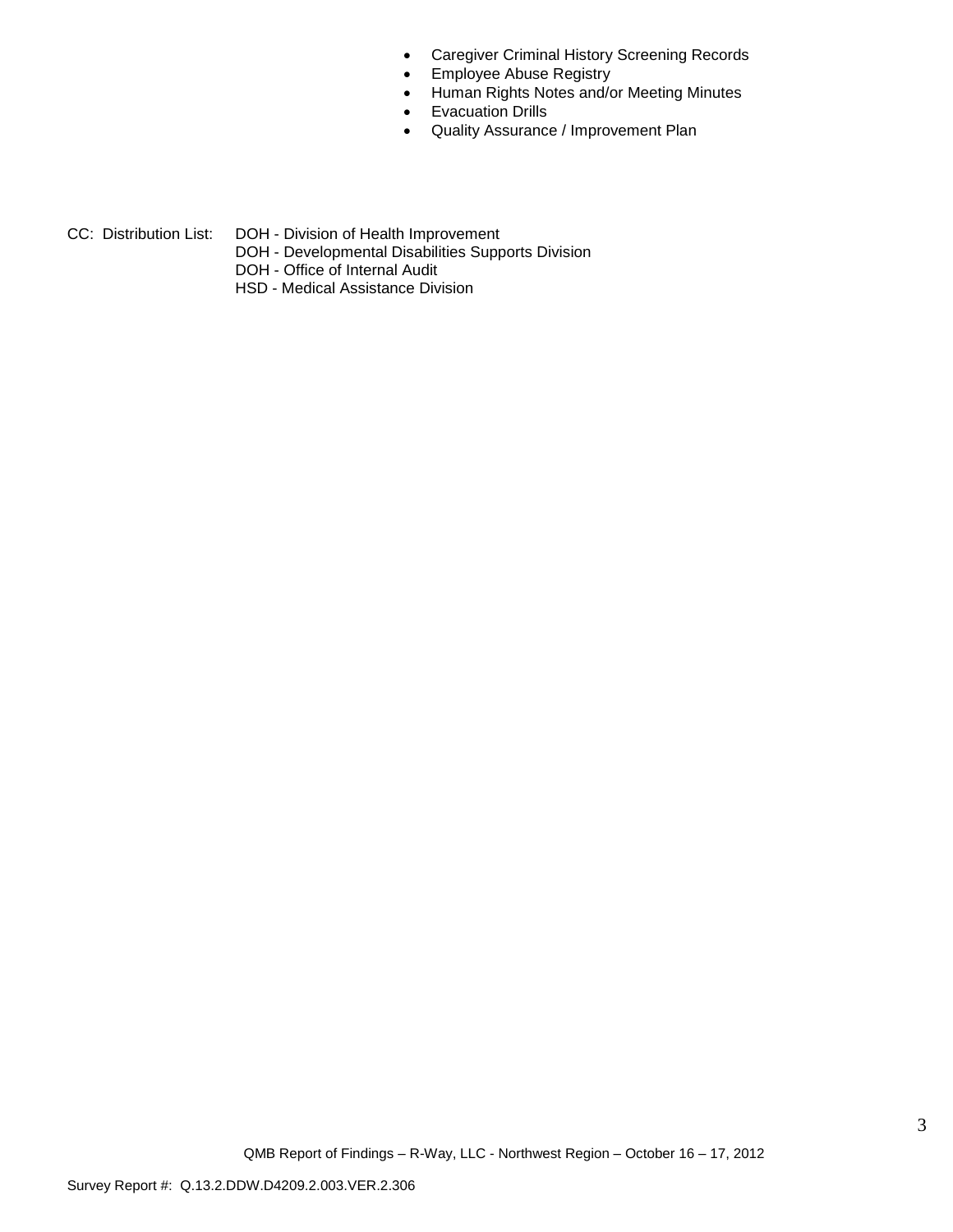## **QMB Determinations of Compliance**

- "Compliance with Conditions of Participation"
	- The QMB determination of "Compliance with Conditions of Participation," indicates that a provider is in compliance with all 'Conditions of Participation,' (CoP) but may have standard level deficiencies (deficiencies which are not at the condition level) out of compliance. The agency has obtained a level of compliance such that there is a minimal potential for harm to individuals' health and safety. To qualify for a determination of Compliance with Conditions of Participation, the provider must be in compliance with *all* Conditions of Participation.
- "Partial-Compliance with Conditions of Participation"

The QMB determination of "Partial-Compliance with Conditions of Participation" indicates that a provider is out of compliance with one (1) to three (3) 'Conditions of Participation.' This partialcompliance, if not corrected, may result in a serious negative outcome or the potential for more than minimal harm to individuals' health and safety. The Agency may also have standard level deficiencies (deficiencies which are not at the condition level).

Providers receiving a repeat determination of 'Partial-Compliance' for repeat deficiencies of CoPs may be referred by the Quality Management Bureau to the Internal Review Committee (IRC) for consideration of remedies and possible actions.

"Non-Compliant with Conditions of Participation":

The QMB determination of "Non-Compliance with Conditions of Participation," indicates a provider is significantly out of compliance with Conditions of Participation and/or has:

- Four (4) Conditions of Participation out of compliance.
- Multiple findings of widespread non-compliance with any standard or regulation with a significant potential for more than minimal harm.

The Agency may also have standard level deficiencies (deficiencies which are not at the condition level).

Providers receiving a repeat determination of 'Non-Compliance' will be referred by Quality Management Bureau to the Internal Review Committee (IRC) for consideration of remedies and possible actions.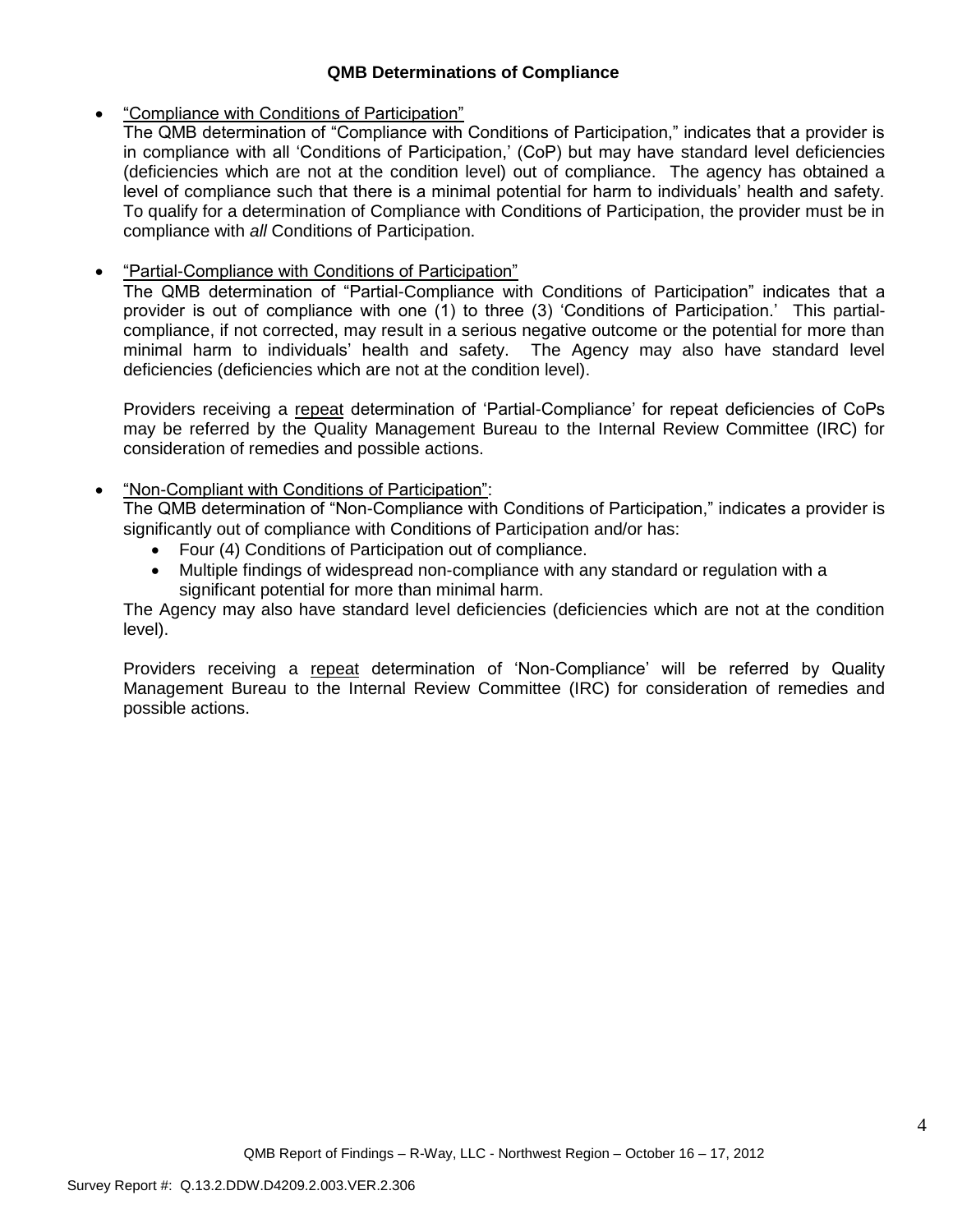# **Attachment C**

## **Guidelines for the Provider Informal Reconsideration of Finding (IRF) Process**

## **Introduction:**

Throughout the QMB Survey process, surveyors are openly communicating with providers. Open communication means surveyors have clarified issues and/or requested missing information before completing the review through the use of the signed/dated "Document Request," or "administrative Needs," etc. forms. Regardless, there may still be instances where the provider disagrees with a specific finding. Providers may use the following process to informally dispute a finding.

## **Instructions:**

- 1. The Informal Reconsideration of the Finding (IRF) request must be in writing to the QMB Deputy Bureau Chief **within 10 business days** of receipt of the final Report of Findings.
- 2. The written request for an IRF *must* be completed on the QMB Request for Informal Reconsideration of Finding form available on the QMB website:<http://dhi.health.state.nm.us/qmb>
- 3. The written request for an IRF must specify in detail the request for reconsideration and why the finding is inaccurate.
- 4. The IRF request must include all supporting documentation or evidence.
- 5. If you have questions about the IRC process, email the IRF Chairperson, Scott Good at [scott.good@state.nm.us](mailto:scott.good@state.nm.us) for assistance.

# **The following limitations apply to the IRF process:**

- The request for an IRF and all supporting evidence must be received within 10 business days.
- Findings based on evidence requested during the survey and not provided may not be subject to reconsideration.
- The supporting documentation must be new evidence not previously reviewed or requested by the survey team.
- Providers must continue to complete their Plan of Correction during the IRF process
- Providers may not request an IRF to challenge the sampling methodology.
- Providers may not request an IRF based on disagreement with the nature of the standard or regulation.
- Providers may not request an IRF to challenge the team composition.
- Providers may not request an IRF to challenge the DHI/QMB determination of compliance or the length of their DDSD provider contract.

A Provider forfeits the right to an IRF if the request is not made within 10 business days of receiving the report and/or does not include all supporting documentation or evidence to show compliance with the standards and regulations.

The IRF Committee will review the request, the Provider will be notified in writing of the ruling; no face-toface meeting will be conducted.

When a Provider requests that a finding be reconsidered, it does not stop or delay the Plan of Correction process. **Providers must continue to complete the Plan of Correction, including the finding in dispute regardless of the IRF status.** If a finding is removed or modified, it will be noted and removed or modified from the Report of Findings. It should be noted that in some cases a Plan of Correction may be completed prior to the IRF process being completed. The provider will be notified in writing on the decisions of the IRF committee.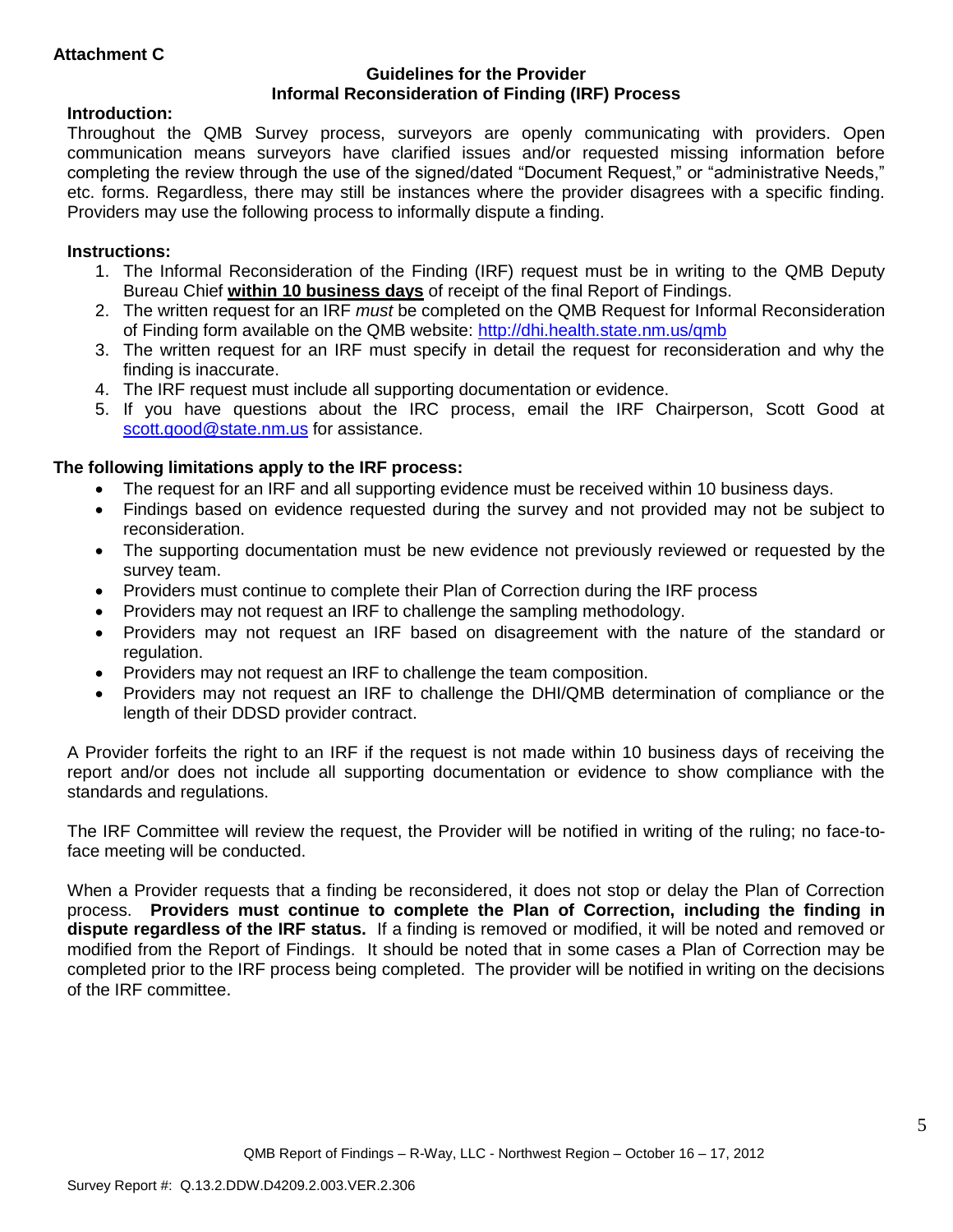**Agency: R-Way, LLC – Northeast Region** Program: Developmental Disabilities Waiver<br>Service: Community Living (Family Living & Community Living (Family Living & Independent Living) & Community Inclusion (Community Access) Monitoring Type: Verification Survey<br>
Routine Survey: March 21 - 25, 201 **Routine Survey: March 21 – 25, 2011 Verification Survey #1: January 9 – 12, 2012 Verification Survey #2: October 16 – 17, 2012**

| <b>Standard of Care</b>                                                                                                                                                                                                                                                                                                                                                                                                                                                                                                                                                                                                                                                                                                                                                                                                                                                                                                                                                                                                                                                                                      | March 21 - 25, 2011 Deficiencies                                                                                                                                                                                                                                                                                                                                                                                                                                                                                                                                                                                                                                                                                                                                                                                                                         | <b>January 9 - 12, 2012</b><br>Verification Survey #1 - New and<br><b>Repeat Deficiencies</b> | October 16 - 17, 2012<br>Verification Survey #2 - New and<br><b>Repeat Deficiencies</b>                                                                                                                                                                                                                                          |
|--------------------------------------------------------------------------------------------------------------------------------------------------------------------------------------------------------------------------------------------------------------------------------------------------------------------------------------------------------------------------------------------------------------------------------------------------------------------------------------------------------------------------------------------------------------------------------------------------------------------------------------------------------------------------------------------------------------------------------------------------------------------------------------------------------------------------------------------------------------------------------------------------------------------------------------------------------------------------------------------------------------------------------------------------------------------------------------------------------------|----------------------------------------------------------------------------------------------------------------------------------------------------------------------------------------------------------------------------------------------------------------------------------------------------------------------------------------------------------------------------------------------------------------------------------------------------------------------------------------------------------------------------------------------------------------------------------------------------------------------------------------------------------------------------------------------------------------------------------------------------------------------------------------------------------------------------------------------------------|-----------------------------------------------------------------------------------------------|----------------------------------------------------------------------------------------------------------------------------------------------------------------------------------------------------------------------------------------------------------------------------------------------------------------------------------|
|                                                                                                                                                                                                                                                                                                                                                                                                                                                                                                                                                                                                                                                                                                                                                                                                                                                                                                                                                                                                                                                                                                              | CMS Assurance – Health and Welfare – The state, on an ongoing basis, identifies, addresses and seeks to prevent occurrences of abuse, neglect and exploitation. Individuals                                                                                                                                                                                                                                                                                                                                                                                                                                                                                                                                                                                                                                                                              |                                                                                               |                                                                                                                                                                                                                                                                                                                                  |
|                                                                                                                                                                                                                                                                                                                                                                                                                                                                                                                                                                                                                                                                                                                                                                                                                                                                                                                                                                                                                                                                                                              | shall be afforded their basic human rights. The provider supports individuals to access needed healthcare services in a timely manner.                                                                                                                                                                                                                                                                                                                                                                                                                                                                                                                                                                                                                                                                                                                   |                                                                                               |                                                                                                                                                                                                                                                                                                                                  |
| Tag # 1A03 CQI System                                                                                                                                                                                                                                                                                                                                                                                                                                                                                                                                                                                                                                                                                                                                                                                                                                                                                                                                                                                                                                                                                        | <b>Scope and Severity Rating: C</b>                                                                                                                                                                                                                                                                                                                                                                                                                                                                                                                                                                                                                                                                                                                                                                                                                      | <b>Completed</b>                                                                              | <b>Standard Level Deficiency</b>                                                                                                                                                                                                                                                                                                 |
| Developmental Disabilities (DD) Waiver Service<br>Standards effective 4/1/2007<br><b>CHAPTER 1 I. PROVIDER AGENCY</b><br><b>ENROLLMENT PROCESS</b><br><b>Continuous Quality Management System:</b><br>Prior to approval or renewal of a DD Waiver<br>Provider Agreement, the Provider Agency is<br>required to submit in writing the current<br>Continuous Quality Improvement Plan to the DOH<br>for approval. In addition, on an annual basis DD<br>Waiver Provider Agencies shall develop or update<br>and implement the Continuous Quality<br>Improvement Plan. The CQI Plan shall be used to<br>1) discover strengths and challenges of the<br>provider agency, as well as strengths, and barriers<br>individuals experience in receiving the quality,<br>quantity, and meaningfulness of services that he<br>or she desires; 2) build on strengths and<br>remediate individual and provider level issues to<br>improve the provider's service provision over time.<br>At a minimum the CQI Plan shall address how the<br>agency will collect, analyze, act on data and<br>evaluate results related to: | Based on record review, the Agency failed to<br>develop and implement a functioning Continuous<br>Quality Management System.<br>Review of the Agency's Continuous Quality<br>Improvement Plan provided during the on-site<br>survey did not contain the components required by<br>Standards.<br>The Agency's CQI Plan did not contain the<br>following components:<br>Individual access to needed services and<br>(1)<br>supports;<br>Effectiveness and timeliness of implementation<br>(2)<br>of Individualized Service Plans;<br>(3) Trends in achievement of individual outcomes<br>in the Individual Service Plans;<br>(4) Trends in medication and medical incidents<br>leading to adverse health events;<br>Trends in the adequacy of planning and<br>(5)<br>coordination of healthcare supports at both<br>supervisory and direct support levels; |                                                                                               | <b>New Finding:</b><br>Based on record review, the Agency failed to<br>develop and implement a Continuous Quality<br>Management System.<br>Review of the findings from the October 16 - 17,<br>2012 survey found a new/repeat deficiency which<br>either was not corrected nor addressed<br>appropriately since the last survey. |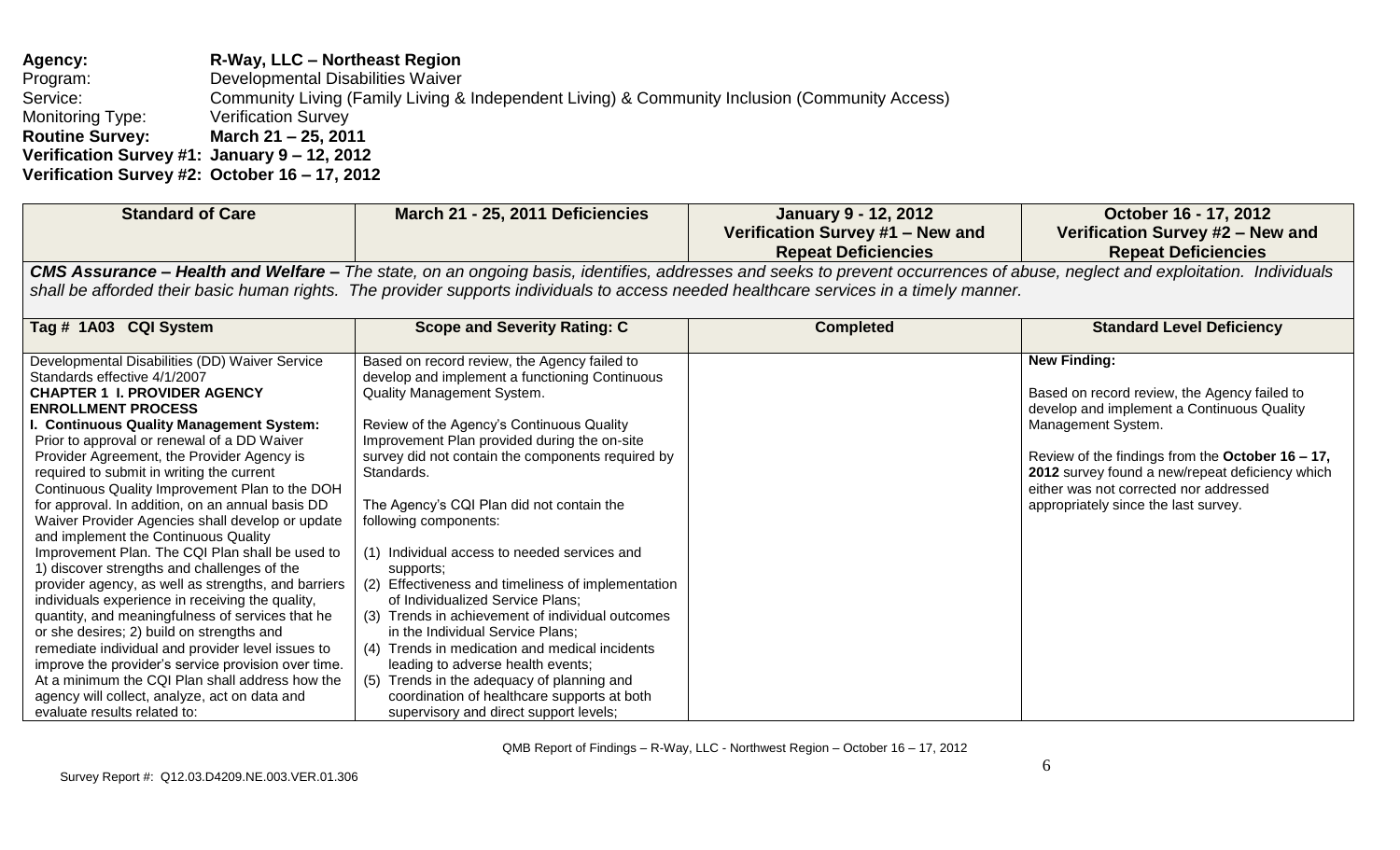| Individual access to needed services and<br>(1)        | (6) Quality and completeness documentation; and |  |
|--------------------------------------------------------|-------------------------------------------------|--|
| supports;                                              |                                                 |  |
| Effectiveness and timeliness of<br>(2)                 |                                                 |  |
| implementation of Individualized Service               |                                                 |  |
| Plans;                                                 |                                                 |  |
| (3)<br>Trends in achievement of individual outcomes    |                                                 |  |
|                                                        |                                                 |  |
| in the Individual Service Plans;                       |                                                 |  |
| (4) Trends in medication and medical incidents         |                                                 |  |
| leading to adverse health events;                      |                                                 |  |
| (5)<br>Trends in the adequacy of planning and          |                                                 |  |
| coordination of healthcare supports at both            |                                                 |  |
| supervisory and direct support levels;                 |                                                 |  |
| Quality and completeness documentation; and<br>(6)     |                                                 |  |
| (7) Trends in individual and guardian satisfaction.    |                                                 |  |
|                                                        |                                                 |  |
| 7.1.13.9 INCIDENT MANAGEMENT SYSTEM                    |                                                 |  |
| <b>REPORTING REQUIREMENTS FOR</b>                      |                                                 |  |
| <b>COMMUNITY BASED SERVICE PROVIDERS:</b>              |                                                 |  |
|                                                        |                                                 |  |
| E. Quality Improvement System for                      |                                                 |  |
| <b>Community Based Service Providers: The</b>          |                                                 |  |
| community based service provider shall establish       |                                                 |  |
| and implement a quality improvement system for         |                                                 |  |
| reviewing alleged complaints and incidents. The        |                                                 |  |
| incident management system shall include written       |                                                 |  |
| documentation of corrective actions taken. The         |                                                 |  |
| community based service provider shall maintain        |                                                 |  |
| documented evidence that all alleged violations are    |                                                 |  |
| thoroughly investigated, and shall take all            |                                                 |  |
| reasonable steps to prevent further incidents. The     |                                                 |  |
| community based service provider shall provide the     |                                                 |  |
| following internal monitoring and facilitating quality |                                                 |  |
| improvement system:                                    |                                                 |  |
|                                                        |                                                 |  |
|                                                        |                                                 |  |
| (1) community based service providers funded           |                                                 |  |
| through the long-term services division to             |                                                 |  |
| provide waiver services shall have current             |                                                 |  |
| incident management policy and procedures in           |                                                 |  |
| place, which comply with the department's              |                                                 |  |
| current requirements;                                  |                                                 |  |
| community based service providers providing<br>(2)     |                                                 |  |
| developmental disabilities services must have          |                                                 |  |
| a designated incident management                       |                                                 |  |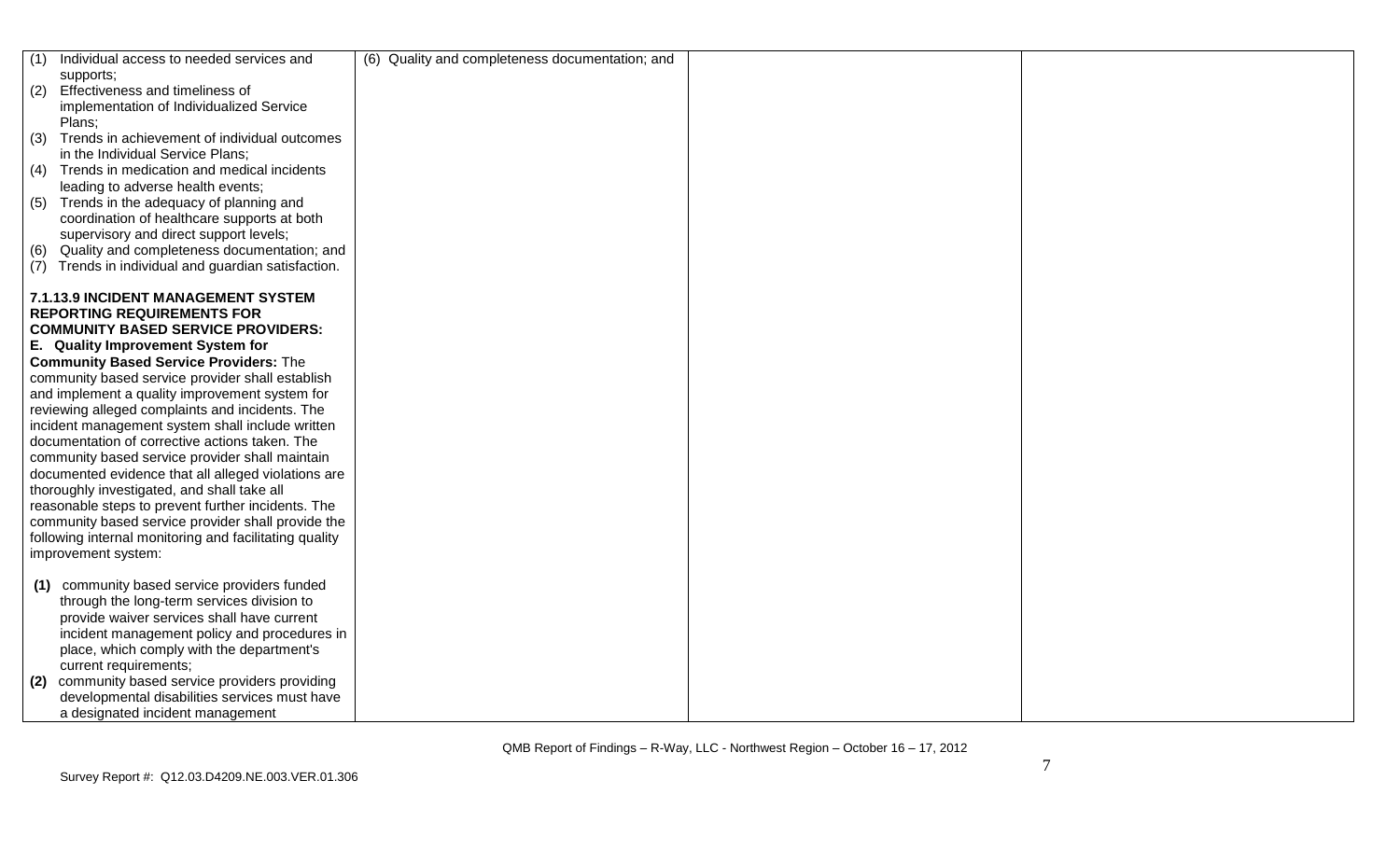| coordinator in place;<br>(4) community based service providers providing<br>developmental disabilities services must have<br>an incident management committee to |  |  |
|------------------------------------------------------------------------------------------------------------------------------------------------------------------|--|--|
|                                                                                                                                                                  |  |  |
|                                                                                                                                                                  |  |  |
|                                                                                                                                                                  |  |  |
|                                                                                                                                                                  |  |  |
| address internal and external incident reports                                                                                                                   |  |  |
|                                                                                                                                                                  |  |  |
| for the purpose of looking at internal root<br>causes and to take action on identified trends                                                                    |  |  |
|                                                                                                                                                                  |  |  |
| or issues.                                                                                                                                                       |  |  |
|                                                                                                                                                                  |  |  |
|                                                                                                                                                                  |  |  |
|                                                                                                                                                                  |  |  |
|                                                                                                                                                                  |  |  |
|                                                                                                                                                                  |  |  |
|                                                                                                                                                                  |  |  |
|                                                                                                                                                                  |  |  |
|                                                                                                                                                                  |  |  |
|                                                                                                                                                                  |  |  |
|                                                                                                                                                                  |  |  |
|                                                                                                                                                                  |  |  |
|                                                                                                                                                                  |  |  |
|                                                                                                                                                                  |  |  |
|                                                                                                                                                                  |  |  |
|                                                                                                                                                                  |  |  |
|                                                                                                                                                                  |  |  |
|                                                                                                                                                                  |  |  |
|                                                                                                                                                                  |  |  |
|                                                                                                                                                                  |  |  |
|                                                                                                                                                                  |  |  |
|                                                                                                                                                                  |  |  |
|                                                                                                                                                                  |  |  |
|                                                                                                                                                                  |  |  |
|                                                                                                                                                                  |  |  |
|                                                                                                                                                                  |  |  |
|                                                                                                                                                                  |  |  |
|                                                                                                                                                                  |  |  |
|                                                                                                                                                                  |  |  |
|                                                                                                                                                                  |  |  |
|                                                                                                                                                                  |  |  |
|                                                                                                                                                                  |  |  |
|                                                                                                                                                                  |  |  |
|                                                                                                                                                                  |  |  |
|                                                                                                                                                                  |  |  |
|                                                                                                                                                                  |  |  |
|                                                                                                                                                                  |  |  |
|                                                                                                                                                                  |  |  |
|                                                                                                                                                                  |  |  |
|                                                                                                                                                                  |  |  |
|                                                                                                                                                                  |  |  |
|                                                                                                                                                                  |  |  |
|                                                                                                                                                                  |  |  |
|                                                                                                                                                                  |  |  |
|                                                                                                                                                                  |  |  |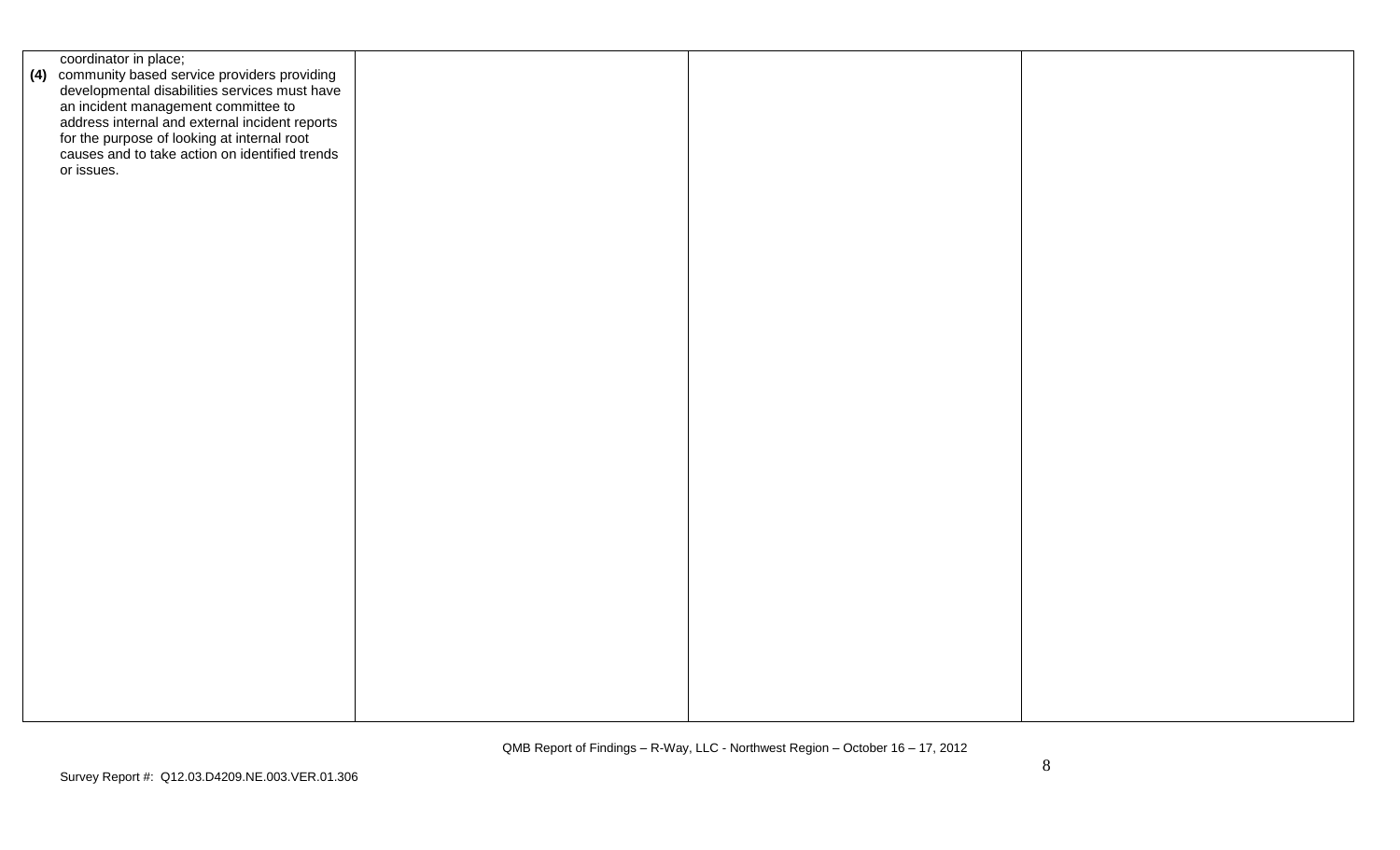| Tag #1A27 (CoP) Late & Failure to Report                                                                | <b>Scope and Severity Rating: D</b>               | <b>Standard Level Deficiency</b>                  | <b>Standard Level Deficiency</b>                  |
|---------------------------------------------------------------------------------------------------------|---------------------------------------------------|---------------------------------------------------|---------------------------------------------------|
| 7.1.13.9 INCIDENT MANAGEMENT SYSTEM                                                                     | Based on the Incident Management Bureau's Late    | <b>New &amp; Repeat Findings:</b>                 | <b>New &amp; Repeat Findings:</b>                 |
| <b>REPORTING REQUIREMENTS FOR</b>                                                                       | and Failure Reports, the Agency failed to report  |                                                   |                                                   |
| <b>COMMUNITY BASED SERVICE PROVIDERS:</b>                                                               | suspected abuse, neglect, or misappropriation of  | Based on the Incident Management Bureau's Late    | Based on the Incident Management Bureau's Late    |
| A. Duty To Report:                                                                                      | property, unexpected and natural/expected deaths; | and Failure Reports, the Agency failed to report  | and Failure Reports, the Agency failed to report  |
| (1) All community based service providers shall                                                         | or other reportable incidents to the Division of  | suspected abuse, neglect, or misappropriation of  | suspected abuse, neglect, or misappropriation of  |
| immediately report abuse, neglect or                                                                    | Health Improvement for 2 of 20 individuals.       | property, unexpected and natural/expected deaths; | property, unexpected and natural/expected deaths; |
| misappropriation of property to the adult protective                                                    |                                                   | or other reportable incidents to the Division of  | or other reportable incidents to the Division of  |
| services division.                                                                                      | Individual #20                                    | Health Improvement for 2 of 18 individuals.       | Health Improvement for 2 of 23 individuals.       |
| (2) All community based service providers shall                                                         | • Incident date 6/20/2010. Allegation was Law     |                                                   |                                                   |
| report to the division within twenty four (24) hours :                                                  | Enforcement Involvement. Incident report was      | Individual #11                                    | Individual #23                                    |
| abuse, neglect, or misappropriation of property,                                                        | received 6/9/2010. Late Reporting. IMB Late &     | • Incident date 09/11/2011. Allegation was        | • Incident date 02/11/2012. Allegation was        |
| unexpected and natural/expected deaths; and other                                                       | Failure Report indicated incident of Neglect was  | Emergency Services Incident report was            | Neglect. Incident report was received             |
| reportable incidents                                                                                    | "Confirmed."                                      | received 09/16/2011. Late Reporting. IMB Late     | 02/13/2012. Late Reporting. IMB Late & Failure    |
| to include:                                                                                             |                                                   | & Failure Report indicated incident of Neglect    | Report indicated incident of Neglect was          |
| (a) an environmental hazardous condition, which                                                         | Individual #21                                    | was "Confirmed."                                  | "Confirmed."                                      |
| creates an immediate threat to life or health; or                                                       | • Incident date 10/10/2010. Allegation was        |                                                   |                                                   |
| (b) admission to a hospital or psychiatric facility or                                                  | Emergency Services Incident report was            | Individual #22                                    | Individual #24                                    |
| the provision of emergency services that results in                                                     | received 10/13/2010. Late Reporting. IMB Late     | • Incident date 08/20/2011. Allegation was        | • Incident date 05/22/2012. Allegation was        |
| medical care which is unanticipated or unscheduled                                                      | & Failure Report indicated incident of Neglect    | Emergency Services. Incident report was           | Neglect. Incident report was received             |
| for the consumer and which would not routinely be                                                       | was "Confirmed."                                  | received 08/24/2011. Late Reporting. IMB Late     | 05/29/2012. Failure to Report. IMB Late &         |
| provided by a community based service provider.                                                         |                                                   | & Failure Report indicated incident of Neglect    | Failure Report indicated incident of Neglect was  |
| (3) All community based service providers shall<br>ensure that the reporter with direct knowledge of an |                                                   | was "Confirmed."                                  | "Confirmed."                                      |
| incident has immediate access to the division                                                           |                                                   |                                                   |                                                   |
| incident report form to allow the reporter to respond                                                   |                                                   |                                                   |                                                   |
| to, report, and document incidents in a timely and                                                      |                                                   |                                                   |                                                   |
| accurate manner.                                                                                        |                                                   |                                                   |                                                   |
| B. Notification: (1) Incident Reporting: Any                                                            |                                                   |                                                   |                                                   |
| consumer, employee, family member or legal                                                              |                                                   |                                                   |                                                   |
| guardian may report an incident independently or                                                        |                                                   |                                                   |                                                   |
| through the community based service provider to                                                         |                                                   |                                                   |                                                   |
| the division by telephone call, written                                                                 |                                                   |                                                   |                                                   |
| correspondence or other forms of communication                                                          |                                                   |                                                   |                                                   |
| utilizing the division's incident report form. The                                                      |                                                   |                                                   |                                                   |
| incident report form and instructions for the                                                           |                                                   |                                                   |                                                   |
| completion and filing are available at the division's                                                   |                                                   |                                                   |                                                   |
| website,                                                                                                |                                                   |                                                   |                                                   |
| http://dhi.health.state.nm.us/elibrary/ironline/ir.php                                                  |                                                   |                                                   |                                                   |
| or may be obtained from the department by calling                                                       |                                                   |                                                   |                                                   |
| the toll free number                                                                                    |                                                   |                                                   |                                                   |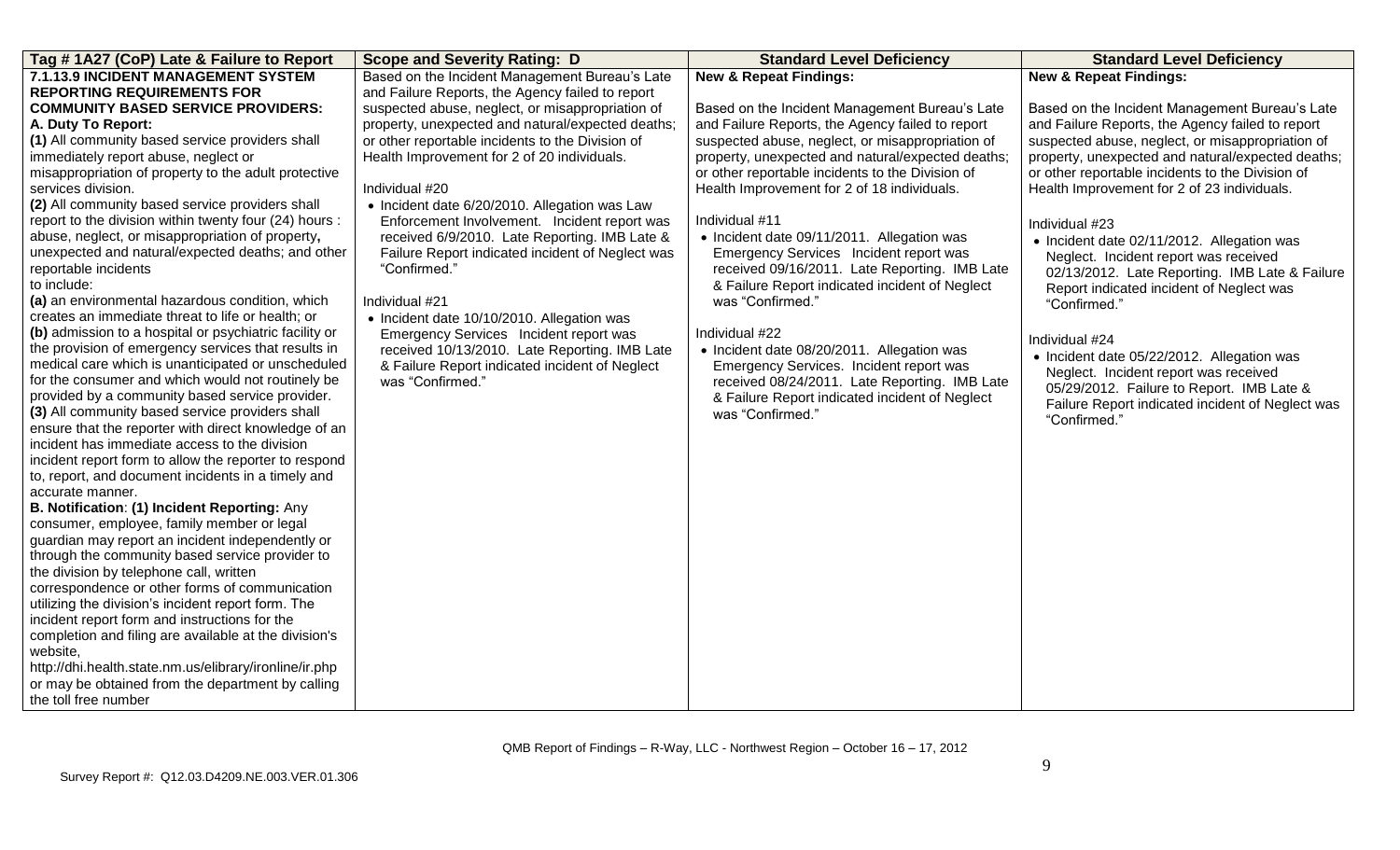| <b>Standard of Care</b>                                                      | March 21 - 25, 2011 Deficiencies                                                                                                | <b>January 9 - 12, 2012</b><br>Verification Survey #1 - New and<br><b>Repeat Deficiencies</b>                                                                         | October 16 - 17, 2012<br>Verification Survey #2 - New and<br><b>Repeat Deficiencies</b>                                                                                     |
|------------------------------------------------------------------------------|---------------------------------------------------------------------------------------------------------------------------------|-----------------------------------------------------------------------------------------------------------------------------------------------------------------------|-----------------------------------------------------------------------------------------------------------------------------------------------------------------------------|
| specified in the service plan.                                               |                                                                                                                                 | CMS Assurance – Service Plans: ISP Implementation – Services are delivered in accordance with the service plan, including type, scope, amount, duration and frequency |                                                                                                                                                                             |
| Tag #1A08 Agency Case File                                                   | Scope and Severity Rating: B                                                                                                    | Completed                                                                                                                                                             | <b>NA</b>                                                                                                                                                                   |
| Tag # 1A08.1 Agency Case File - Progress<br><b>Notes</b>                     | Scope and Severity Rating: B                                                                                                    | Completed                                                                                                                                                             | <b>NA</b>                                                                                                                                                                   |
| Tag # 1A32 & 6L14 (CoP) ISP Implementation                                   | Scope and Severity Rating: E                                                                                                    | Completed                                                                                                                                                             | <b>NA</b>                                                                                                                                                                   |
| Tag # 5111 Reporting Requirements<br>(Community Inclusion Quarterly Reports) | Scope and Severity Rating: A                                                                                                    | Completed                                                                                                                                                             | <b>NA</b>                                                                                                                                                                   |
| Tag # 6L14 Residential Case File                                             | Scope and Severity Rating: E                                                                                                    | Completed                                                                                                                                                             | <b>NA</b>                                                                                                                                                                   |
| Tag # 6L17 Reporting Requirements<br>(Community Living Quarterly Reports)    | Scope and Severity Rating: B                                                                                                    | Completed                                                                                                                                                             | <b>NA</b>                                                                                                                                                                   |
|                                                                              | and procedures for verifying that provider training is conducted in accordance with State requirements and the approved waiver. |                                                                                                                                                                       | CMS Assurance - Qualified Providers - The State monitors non-licensed/non-certified providers to assure adherence to waiver requirements. The State implements its policies |
| Tag # 1A11.1 (CoP) Transportation Training                                   | Scope and Severity Rating: E                                                                                                    | <b>Standard Level Deficiency</b>                                                                                                                                      | Completed                                                                                                                                                                   |
| Tag #1A20 DSP Training Documents                                             | Scope and Severity Rating: E                                                                                                    | Completed                                                                                                                                                             | <b>NA</b>                                                                                                                                                                   |
| Tag #1A22 Staff Competence                                                   | Scope and Severity Rating: D                                                                                                    | Completed                                                                                                                                                             | <b>NA</b>                                                                                                                                                                   |
| Tag # 1A25 (CoP) CCHS                                                        | Scope and Severity Rating: E                                                                                                    | <b>Condition of Participation Level Deficiency</b>                                                                                                                    | Completed                                                                                                                                                                   |
| Tag # 1A26 (CoP) COR / EAR                                                   | Scope and Severity Rating: E                                                                                                    | <b>Standard Level Deficiency</b>                                                                                                                                      | Completed                                                                                                                                                                   |
| Tag # 1A28.1 (CoP) Incident Mgt. System<br><b>Personnel Training</b>         | Scope and Severity Rating: E                                                                                                    | Completed                                                                                                                                                             | <b>NA</b>                                                                                                                                                                   |
| Tag #1A36 Service Coordination                                               | Scope and Severity Rating: A                                                                                                    | Completed                                                                                                                                                             | <b>NA</b>                                                                                                                                                                   |
| Tag # 1A37 Individual Specific Training                                      | Scope and Severity Rating: F                                                                                                    | Completed                                                                                                                                                             | <b>NA</b>                                                                                                                                                                   |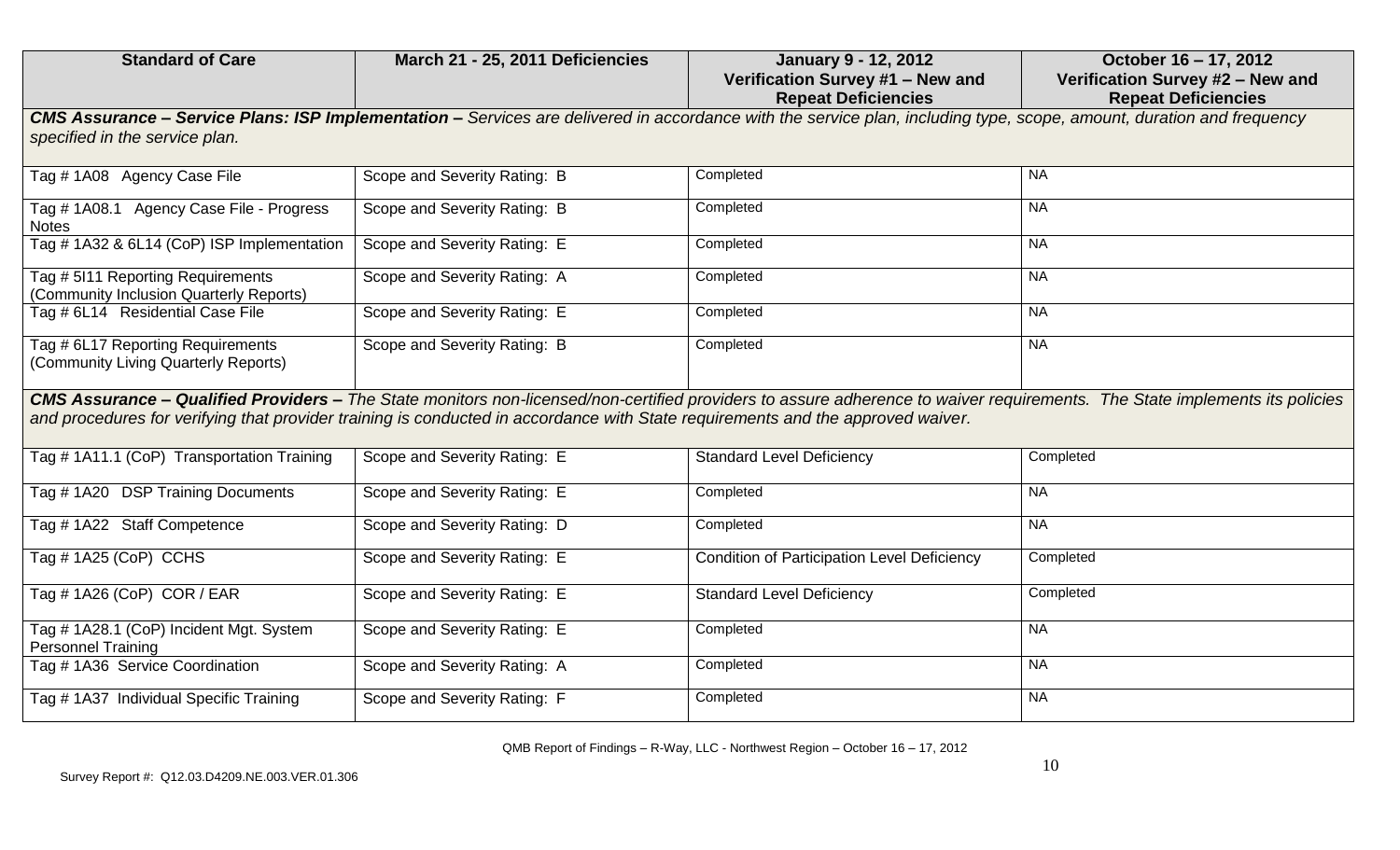*CMS Assurance – Health and Welfare – The state, on an ongoing basis, identifies, addresses and seeks to prevent occurrences of abuse, neglect and exploitation. Individuals shall be afforded their basic human rights. The provider supports individuals to access needed healthcare services in a timely manner.*

| Tag # 1A05 (CoP) General Requirements                                                                                                                                                                                                         | Scope and Severity Rating: F | Completed                        | <b>NA</b> |
|-----------------------------------------------------------------------------------------------------------------------------------------------------------------------------------------------------------------------------------------------|------------------------------|----------------------------------|-----------|
| Tag # 1A09 Medication Delivery (MAR) -<br><b>Routine Medication</b>                                                                                                                                                                           | Scope and Severity Rating: E | Completed                        | <b>NA</b> |
| Tag # 1A09.1 Medication Delivery - PRN<br>Medication                                                                                                                                                                                          | Scope and Severity Rating: D | Completed                        | <b>NA</b> |
| Tag # 1A28.2 (CoP) Incident Mgt. System -<br>Parent/Guardian Training                                                                                                                                                                         | Scope & Severity Rating: E   | <b>Standard Level Deficiency</b> | Completed |
| Tag # 1A29 Complaints / Grievances -<br>Acknowledgement                                                                                                                                                                                       | Scope and Severity Rating: A | Completed                        | <b>NA</b> |
| Tag # 1A31 (CoP) Client Rights/Human                                                                                                                                                                                                          | Scope and Severity Rating: D | Completed                        | <b>NA</b> |
| Tag # 6L06 (CoP) – FL Requirements                                                                                                                                                                                                            | Scope and Severity Rating: E | <b>Standard Level Deficiency</b> | Completed |
| Tag # 6L13 (CoP) - CL Healthcare Reqts.                                                                                                                                                                                                       | Scope and Severity Rating: E | <b>Standard Level Deficiency</b> | Completed |
| Tag # 6L25 (CoP) Residential Health &<br>Safety (Supported Living & Family Living)                                                                                                                                                            | Scope and Severity Rating: F | <b>Standard Level Deficiency</b> | Completed |
| CMS Assurance – Medicaid Billing/Reimbursement/Financial Accountability – State financial oversight exists to assure that claims are coded and paid for in accordance with<br>the reimbursement methodology specified in the approved waiver. |                              |                                  |           |
| Tag # 5136 CA Reimbursement                                                                                                                                                                                                                   | Scope and Severity Rating: B | Completed                        | <b>NA</b> |
| Tag # 6L27<br><b>FL Reimbursement</b>                                                                                                                                                                                                         | Scope and Severity Rating: C | Completed                        | <b>NA</b> |